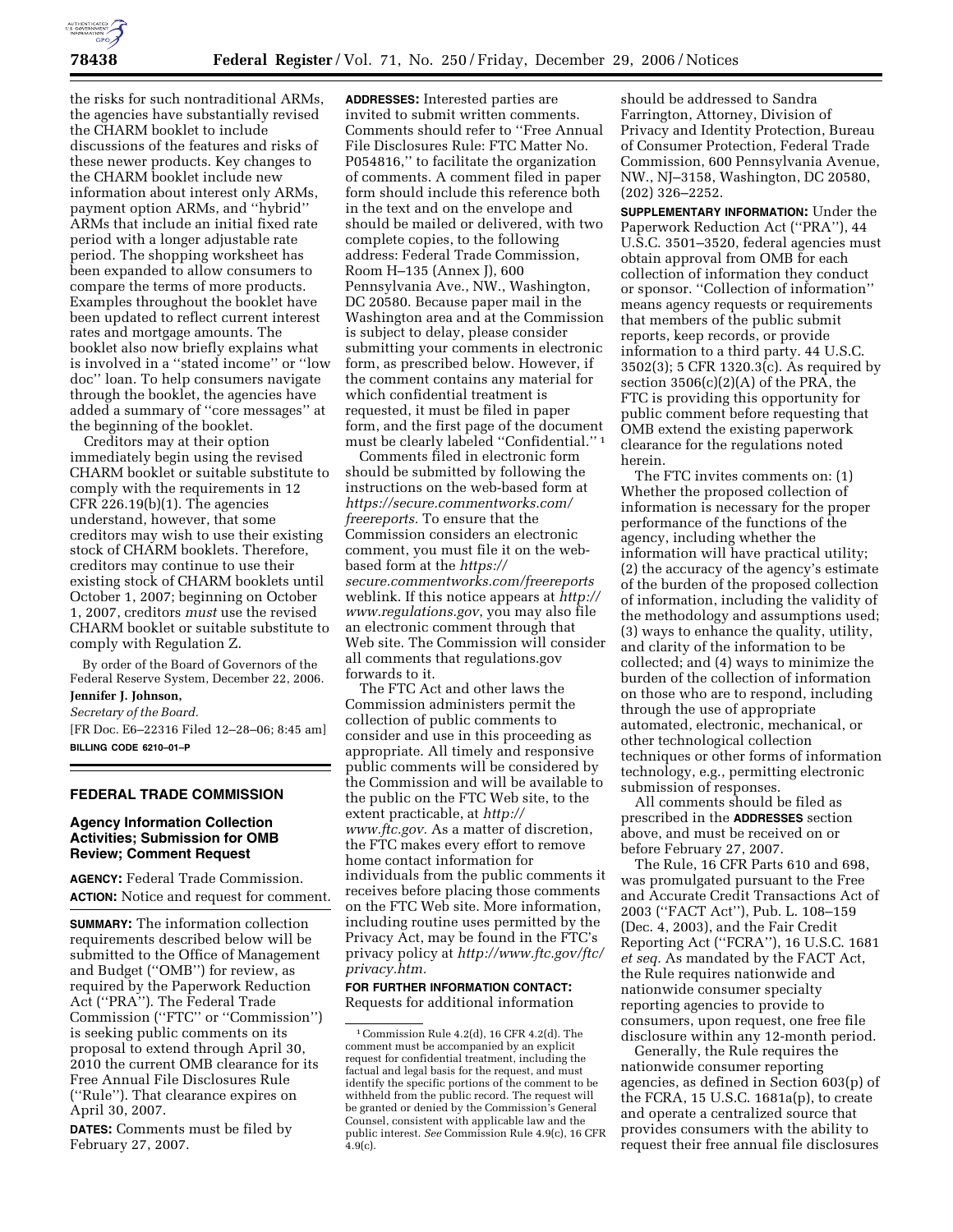from each of the nationwide consumer reporting agencies through a centralized Internet Web site, toll-free telephone number, and postal address. The Rule also requires the nationwide consumer reporting agencies to establish a standardized form for Internet and mail requests for annual file disclosures, and provides a model standardized form that may be used to comply with that requirement.

The Rule also requires nationwide specialty consumer reporting agencies, as defined in Section 603(w) of the FCRA, 15 U.S.C. 1681a(w), to establish a streamlined process for consumers to request annual file disclosures. This streamlined process must include a tollfree telephone number for consumers to make such requests.

#### **Burden Statement**

*Estimated total annual hours burden:*  311,000 hours (rounded to the nearest thousand).

In its 2004 PRA-related **Federal Register** Notices 2 and corresponding submission to OMB, FTC staff estimated that consumer reporting agencies would receive an average of 16.6 million new annual file disclosure requests per year during the three-year period from May 1, 2004 through April 30, 2007.3 Thus, estimated average annual disclosure burden for those three years was approximately 199,000 hours.4

No provisions in the Rule have been amended since staff's prior submission to OMB. However, the Consumer Data Industry Association recently stated that since December 1, 2004, the nationwide consumer reporting agencies have provided over 52 million free annual file disclosures through the centralized Internet Web site, toll-free telephone number, and postal address required to be established by the FACT Act and the

3Staff predicted that nationwide consumer reporting agencies and nationwide specialty consumer reporting agencies would receive 19.9 million new annual file disclosure requests per year. However, the nationwide and nationwide specialty consumer reporting agencies were not required to provide annual file disclosures under the Rule until December 2004, 6 months after the Rule was published. On that basis, staff predicted there would be 9.45 million new requests for annual file disclosures for the first year of the clearance. [19.9 million/2] Thus, staff projected that consumer reporting agencies would receive an average of 16.6 million new requests per year during the requested clearance period. [(9.45 million + 19.9 million + 19.9 million)/3 =  $16.6$ million]

4This total included estimated time to increase call center and internet capacity to handle heightened request volume, alternate use of live operators in limited instances, and processing mail requests.

Rule.5 Applying this data, staff estimates that the average annual disclosure burden for the three-year period for which the Commission seeks OMB clearance is approximately 311,000 hours, as detailed below, and that the nationwide consumer reporting agencies and the nationwide specialty consumer reporting agencies will receive 26.69 million requests per year from consumers for free annual file disclosures.<sup>6</sup>

## **Annual File Disclosures Provided Through the Internet**

Both nationwide consumer reporting agencies and nationwide specialty consumer reporting agencies will likely handle the overwhelming majority of consumer requests through internet Web sites.7 The annual file disclosures requests processed through the internet will not impose any hours burden per request on the nationwide and nationwide specialty consumer reporting agencies, even though there will be some periodically recurring time and investment required to adjust the internet capacity needed to handle the new changing request volume. Consumer reporting agencies likely will make such adjustments by negotiating or renegotiating outsourcing service contracts annually or as conditions change. Negotiating and renegotiating such contracts requires the time of trained personnel. Staff estimates that negotiating such contracts will require a cumulative total of 8,320 hours and \$425,152 in setup and/or maintenance costs.8 Such activity is treated as an

6This figure annualizes the Consumer Data Industry Association's estimate of 52 million new requests for the two-year period from December 1, 2004 to December 1, 2006 and revises it upward over the next three years based on population growth projections issued by the U.S. Census Bureau. See U.S. Census Bureau Interim Projections by Age, Sex, Race, and Hispanic Origin, available at *http://www.census.gov/ipc/www/usinterimproj/*.

7According to a HarrisInteractive poll, the percentage of households that have access to the internet is currently over 60% and increasing. *See*  The Harris Poll #8, February 5, 2003, available at *http://www.harrisinteractive.com/harris*\_*poll/ index.asp?PID=356*. In addition, internet users are probably more likely to request an annual file disclosure. Accordingly, staff estimates that annually, 75% of the 26.69 million new requests (or approximately 20 million) will be made online.

8Based on the time necessary for similar activity in the federal government (including at the FTC), staff estimates that such contracting and administration will require approximately 4 fulltime equivalent employees (''FTE'') for the web service contract. Thus, staff estimates that administering the contract will require 4 FTE, which is 8,320 hours per year (4 FTE x 2080 hrs/ yr). The cost is based on the reported Bureau of Labor Statistics (BLS) rate (\$48.03) for computer

annual burden of maintaining and adjusting the changing internet capacity requirements.

# **Annual File Disclosures Requested over the Telephone**

Most of the telephone requests for annual file disclosures will also be handled in an automated fashion, without any additional personnel needed to process the requests. As with the internet, additional time and investment will be needed to increase and administer the automated telephone capacity for the expected increase in request volume. The nationwide and nationwide specialty consumer reporting agencies will likely make such adjustments by negotiating or renegotiating outsourcing service contracts annually or as conditions change. Staff estimates that this will require a total of 6,240 hours at a cost of \$301,142 in setup and/or maintenance costs.<sup>9</sup> This also is treated as an annual recurring burden necessary to obtain, maintain, and adjust automated call center capacity.

A small percentage of those consumers who telephone the centralized source or the nationwide speciality consumer reporting agencies will not have telephone equipment compatible with an automated system and may need to be processed by a live operator.10 Based on their knowledge of the industry, staff estimates that each of these requests will take 5 minutes to process, for a total of 5,334 additional hours of operator time. [(64,008 x 5) minutes)/60 minutes = 5,334 hours]

## **Annual File Disclosures that Require Processing by Mail**

Based on their knowledge of the industry, staff believes that no more than 1% of consumers  $(1\% \times 26.69)$ million, or 266,900) will request an annual file disclosure through U.S. postal service mail. Staff estimates that

9Staff estimates that recurrent contracting for automated telephone capacity will require approximately 3 FTE, a total of 6,240 hours (3 x 2,080 hours). Applying a wage rate of \$48.26 based on the 2005 BLS rate for marketing managers (\$45.36/hr), the estimate for setup and maintenance cost is \$301,142 (6,240 x \$48.26) per year.

10Based on their knowledge of the industry, staff estimates that consumers will submit 24% (6.4 million) of the average 26.69 million new requests for annual file disclosures by telephone. Of those, an estimated 1% (or 64,056) will not have telephone equipment compatible with an automated system and may need to be serviced by live personnel.

<sup>2</sup> 69 FR 13192 (Mar. 19, 2004); 69 FR 35468 (Jun. 24, 2004).

<sup>5</sup>Letter from Stuart K. Pratt, President & CEO, Consumer Data Industry Association, to Rep. Barney Frank, Committee on Financial Services, U.S. House of Representatives (Dec. 1, 2006).

programmers for 2005 (most recently available BLS data) multiplied by 6.286% (approximate wage inflation for 2005 and 2006 based on the BLS Employment Cost Index), resulting in a wage of \$51.10 per hour. Thus, the estimated setup and maintenance cost for an internet system is \$425,152 per year (8,320 hours x \$51.10/hour).